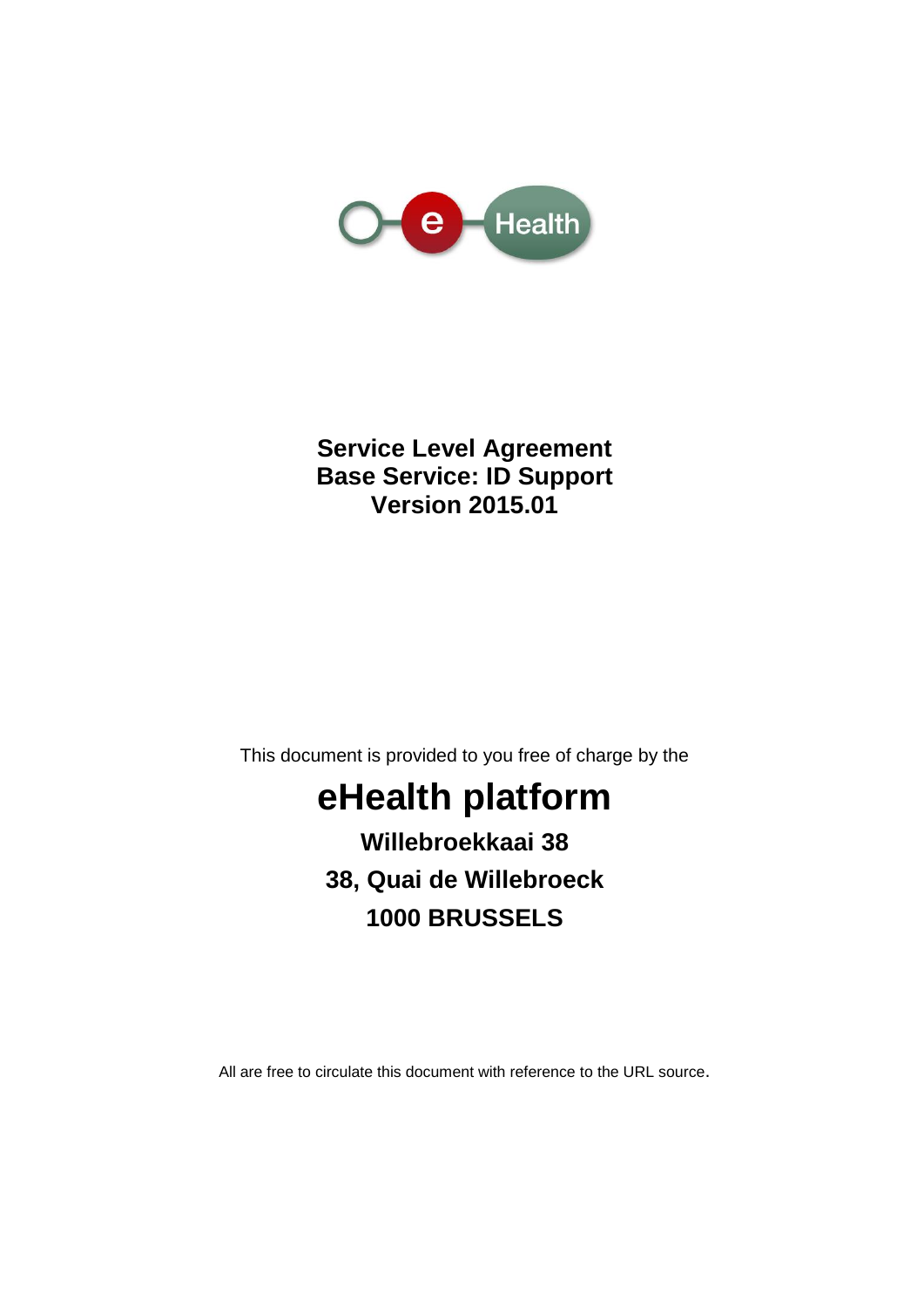### **Service Level Agreement**

### *Base Service: ID Support*

#### **Between**

#### **Service provider Service customer**

eHealth Platform

User Community

Quai de Willebroeck, 38

B-1000 BRUSSELS

**To the attention of: the user community**

Author: Service Management Date: May, 2015 *Version: 2015.01* Status: Final Type: Public Confidentiality: Language: English Exhibit of: MSA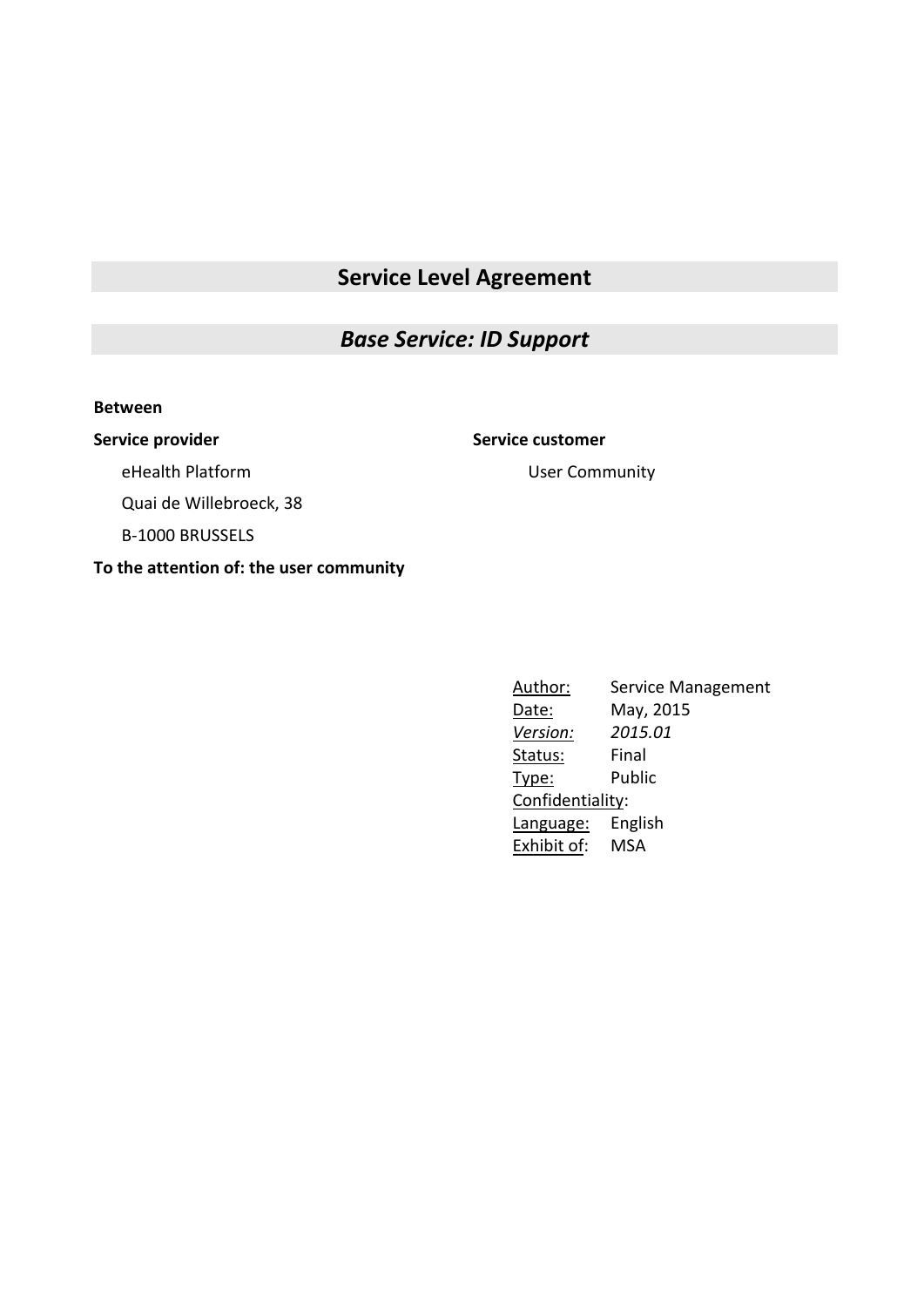# 1. Table of Content

| 1 <sub>1</sub> |        |  |  |
|----------------|--------|--|--|
| 2.             |        |  |  |
|                | 2.1.   |  |  |
|                | 2.2.   |  |  |
|                | 2.3.   |  |  |
|                | 2.4.   |  |  |
|                | 2.5.   |  |  |
|                | 2.5.1. |  |  |
|                | 2.5.2. |  |  |
|                | 2.5.3. |  |  |
|                | 2.5.4. |  |  |
| 3.             |        |  |  |
|                | 3.1.   |  |  |
|                | 3.1.1. |  |  |
|                | 3.1.2. |  |  |
|                | 3.2.   |  |  |
| 4.             |        |  |  |
| 5.             |        |  |  |
|                | 5.1.   |  |  |
|                | 5.1.1. |  |  |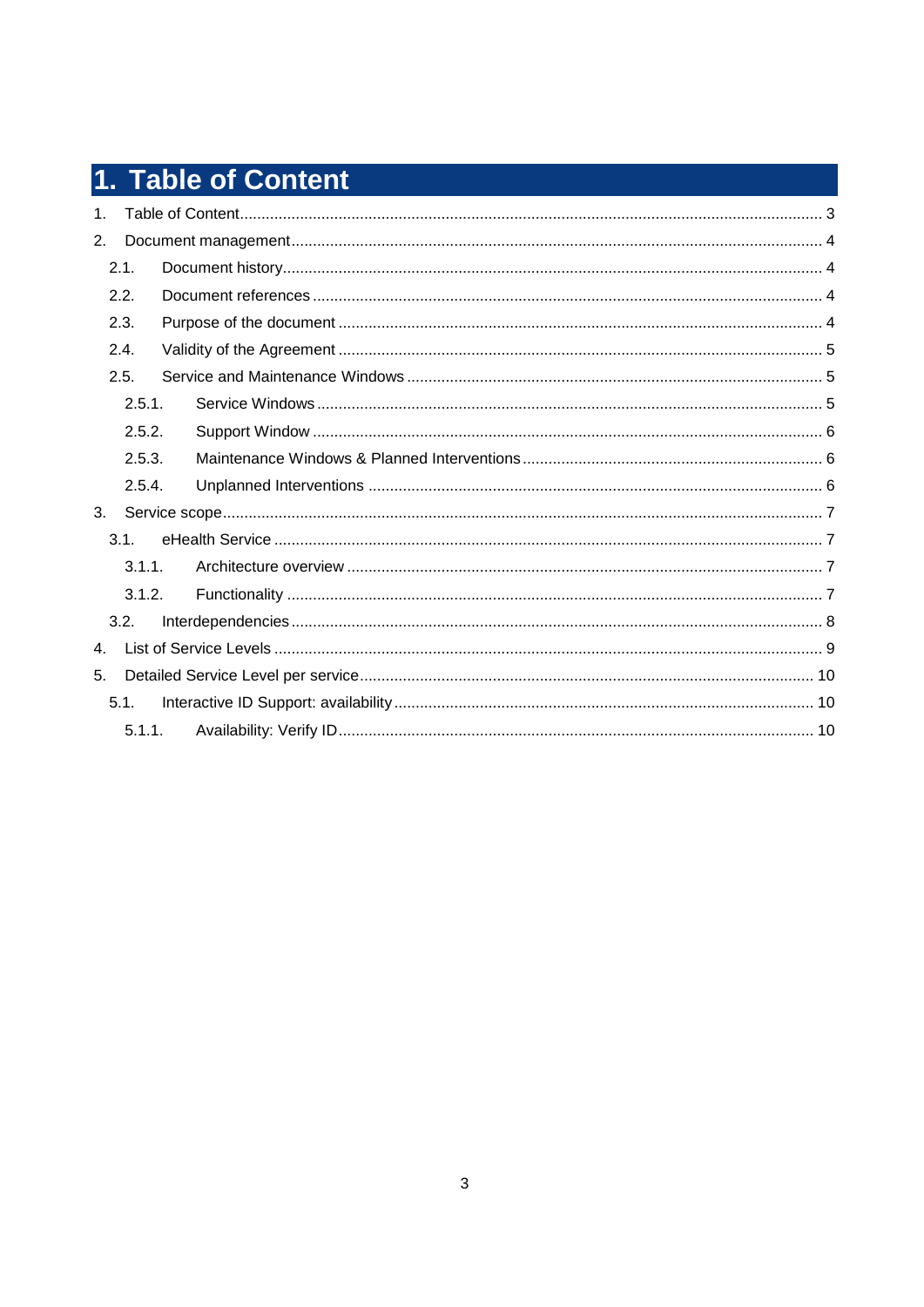# **2. Document management**

|         | 2.1. Document history |                               |                                  |
|---------|-----------------------|-------------------------------|----------------------------------|
| Version | <b>Date</b>           | <b>Author</b>                 | Description of changes / remarks |
| 2015.01 | May 2015              | eHealth Service<br>Management | Initial Version                  |

|  | 2.2. Document references |                                                 |  |
|--|--------------------------|-------------------------------------------------|--|
|  |                          |                                                 |  |
|  |                          | the contract of the contract of the contract of |  |

| ΠD | <b>Title</b>             | Version | Date | Author |  |
|----|--------------------------|---------|------|--------|--|
|    | Bestuur overeenkomst     |         |      |        |  |
|    | Master Service Agreement |         |      |        |  |

### **2.3. Purpose of the document**

-

The objective of this document is to define the Service Level Agreement for *ID Support* proposed by the eHealth platform. It defines the minimum level of service offered on the eHealth platform, and provides eHealth's own understanding of service level offering, its measurement methods and its objectives in the long run.

This document contains a short description of the service offered by ID Support<sup>1</sup>:

 [verifyId:](https://www.ehealth.fgov.be/fr/page_menu/website/home/platform/sources/nationalregister.html#01#01) verification of the validity of identification supports for physical persons in Belgium.

In addition, this document contains a short description of, or a link to a location where such a description can be found:

- some of the dependencies on technical and/or functional components needed and used by the Web Service,
- some technical and/or functional components on which the Web Service is dependent,
- measurements and KPIs intended to account for a certain number of performance indicators.

 $1$  In order to use this web service, an interface needs to be built, operated and maintained by the client application supplier as described in the cookbooks.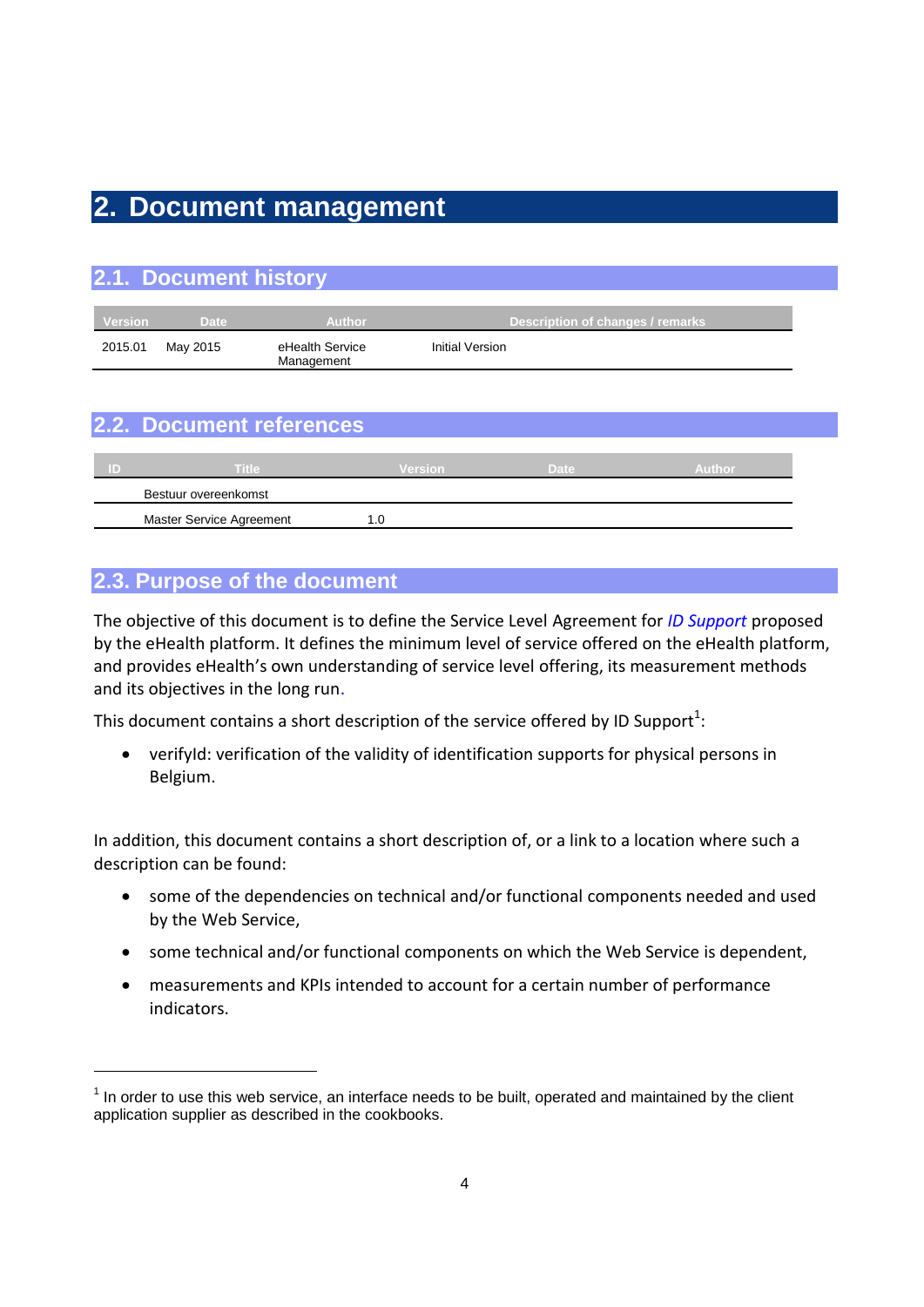This document is a complement to the *Master Service Agreement (MSA)*. The information given in this document version takes precedence over the data regarding the same subjects given in former versions and in the MSA. Items described in the MSA include, for instance:

- a broad description of the business services offered by the eHealth platform to the applications which may want to make use of them,
- description of cross-sectional services offered on the eHealth platform,
- description of support services, including registering, managing and solving possible incidents with the ID Support service, managing changes,
- performance indicators related to those services.

### **2.4. Validity of the Agreement**

This document is valid as long as the *Base Service ID Support* is part of the eHealth offering.

Once a year, the levels of service proposed will be reviewed and confirmed for the next year.

### **2.5. Service and Maintenance Windows**

#### **2.5.1. Service Windows**

The time frame, during which the eHealth services are offered to the client applications, is defined in terms of days and hours. Standard working days are all days of the year, except during the biannual maintenance periods and Bank Holidays.

The following table summarises the eHealth Service Windows.

| <b>Service Window</b> |                 |                                                             |                |           |          |        |          |        |
|-----------------------|-----------------|-------------------------------------------------------------|----------------|-----------|----------|--------|----------|--------|
|                       |                 | Day of the week (closing days of Service Provider = Sunday) |                |           |          |        |          |        |
|                       |                 | Monday                                                      | <b>Tuesday</b> | Wednesday | Thursday | Friday | Saturday | Sunday |
|                       | $00:00 - 07:00$ |                                                             |                |           |          |        |          |        |
|                       | $07:00 - 08:00$ |                                                             |                |           |          |        |          |        |
| period                | $08:00 - 16:30$ |                                                             |                |           |          |        |          |        |
|                       | $16:30 - 19:00$ |                                                             |                |           |          |        |          |        |
| Day                   | $19:00 - 20:00$ |                                                             |                |           |          |        |          |        |
|                       | $20:00 - 21:00$ |                                                             |                |           |          |        |          |        |
|                       | $20:00 - 24:00$ |                                                             |                |           |          |        |          |        |

| Legend                                                                                                                                                       |  |  |  |  |  |  |
|--------------------------------------------------------------------------------------------------------------------------------------------------------------|--|--|--|--|--|--|
| Timeslots where the Service must be available according to the SLA and where corrective actions will be taken to resolve detected<br>Incidents.              |  |  |  |  |  |  |
| Timeslots where the Service will be available provided there are no blocking Incidents. If these incidents do appear, no corrective action will<br>be taken. |  |  |  |  |  |  |
| Timeslots where unavailability can occur.                                                                                                                    |  |  |  |  |  |  |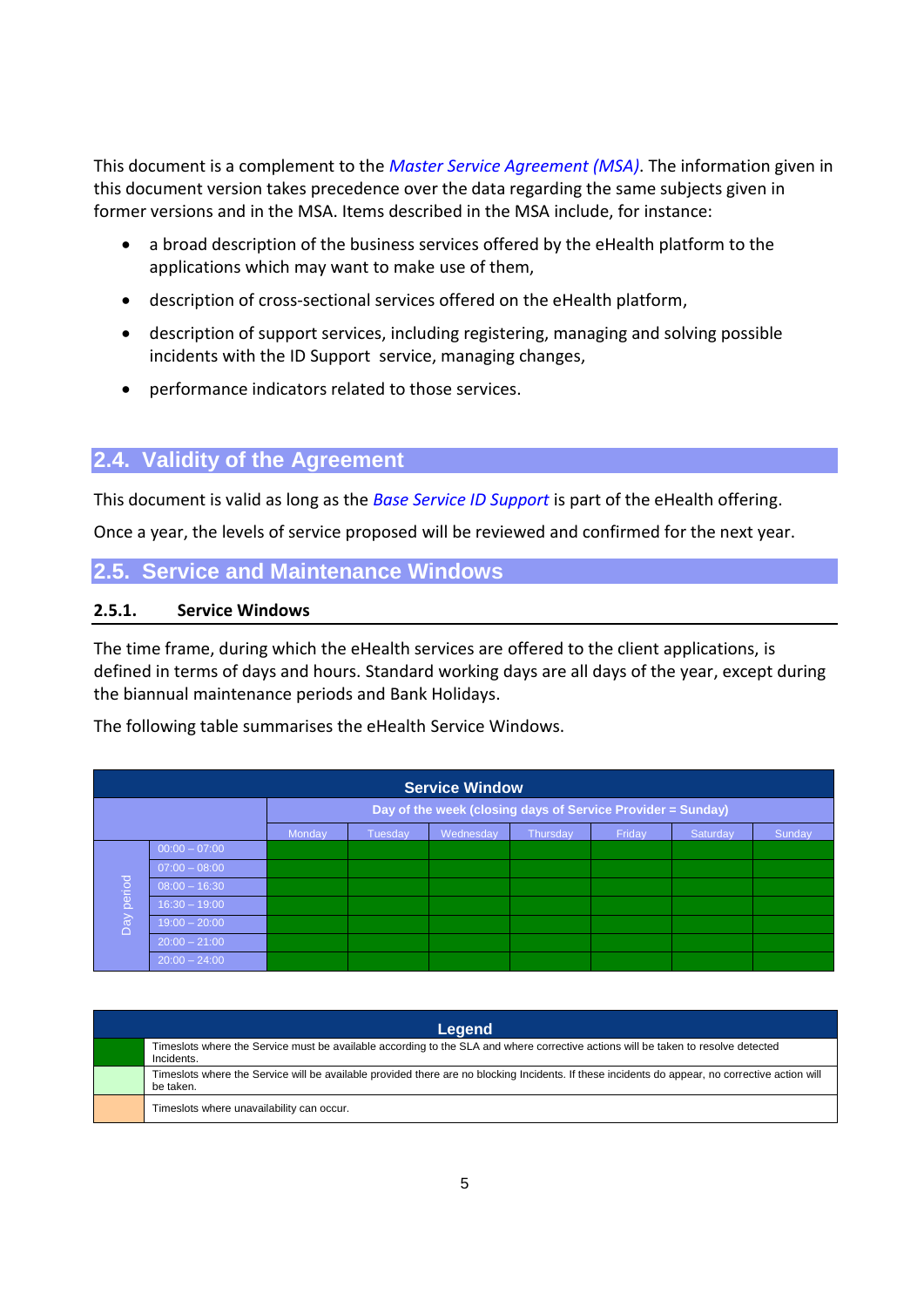### **2.5.2. Support Window**

|                 | <b>Support Window</b> |                                                             |                |           |          |        |          |        |  |
|-----------------|-----------------------|-------------------------------------------------------------|----------------|-----------|----------|--------|----------|--------|--|
|                 |                       | Day of the week (Closing days of Service Provider = Sunday) |                |           |          |        |          |        |  |
|                 |                       | Monday                                                      | <b>Tuesday</b> | Wednesday | Thursday | Friday | Saturday | Sunday |  |
|                 | $00:00 - 07:00$       |                                                             |                |           |          |        |          |        |  |
|                 | $07:00 - 08:00$       |                                                             |                |           |          |        |          |        |  |
| period          | $08:00 - 16:30$       |                                                             |                |           |          |        |          |        |  |
|                 | $16:30 - 19:00$       |                                                             |                |           |          |        |          |        |  |
| $\overline{Da}$ | $19:00 - 20:00$       |                                                             |                |           |          |        |          |        |  |
|                 | $20:00 - 21:00$       |                                                             |                |           |          |        |          |        |  |
|                 | $20:00 - 24:00$       |                                                             |                |           |          |        |          |        |  |

#### **Legend** Timeslots for which the eHealth Call Center is available for the End-Users with a second line support for Infrastructure (HW, OS, Middleware and DB) Timeslots for which the eHealth Call Center is available for the End-Users with a second line support, including Application Support Timeslots for which the eHealth Call Center is unavailable for the End-Users. The End-User will have the possibility to record a voice message that will be treated on the next Workday.

#### **2.5.3. Maintenance Windows & Planned Interventions**

eHealth will strive for limiting as much as possible the impact and duration of the planned interventions. Today, eHealth is committed to make efforts so planned unavailabilities do not exceed one to a few hours per year. In case of maintenance requiring support from users, or impacting them, eHealth will notify them at least one week ahead.

 Application Releases: max. twice a year: interventions needed for installing new versions of ID Support software, other eHealth components or other eHealth Services involved in the provision of the ID Support Base Service.

**Dynamic Runtime Updating: new user applications using the ID Support service can be added in a dynamic way** so that eHealth platform and current services remain working as usual.

### **2.5.4. Unplanned Interventions**

In exceptional circumstances, unplanned interventions may be needed in order to restore the service.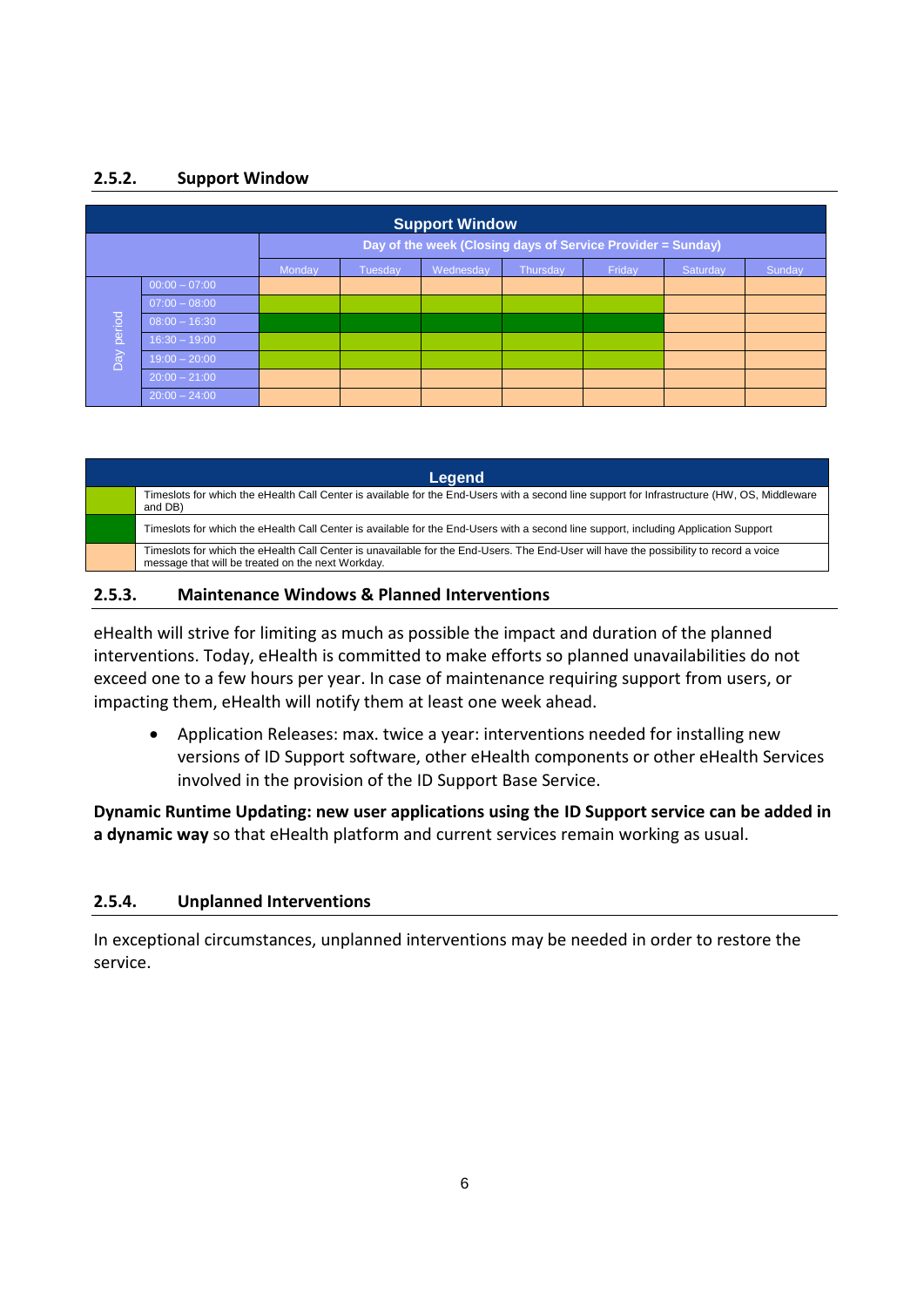# **3. Service scope**

### **3.1. eHealth Service**

### **3.1.1. Architecture overview**

High level overview diagram:



### **3.1.2. Functionality**

This Service Level Agreement is concerned with the Base Service ID Support, i.e. the service offered by the eHealth platform to verify the validity of identification supports for physical persons in Belgium. It currently covers the following kinds of supports: eID, KidsID, ForeignID, biometric residence permit, SIS and ISI+ cards.

This service is intended to be used in the context of the care of the patients and the implied relations with the Belgian Social Security (e.g. insurance status verification)

The method used is 'verifyId' requiring as main inputs:

EITHER a couple of data composed of the Belgian Identification Number for Social Security (INSS) of a person and the number of the support card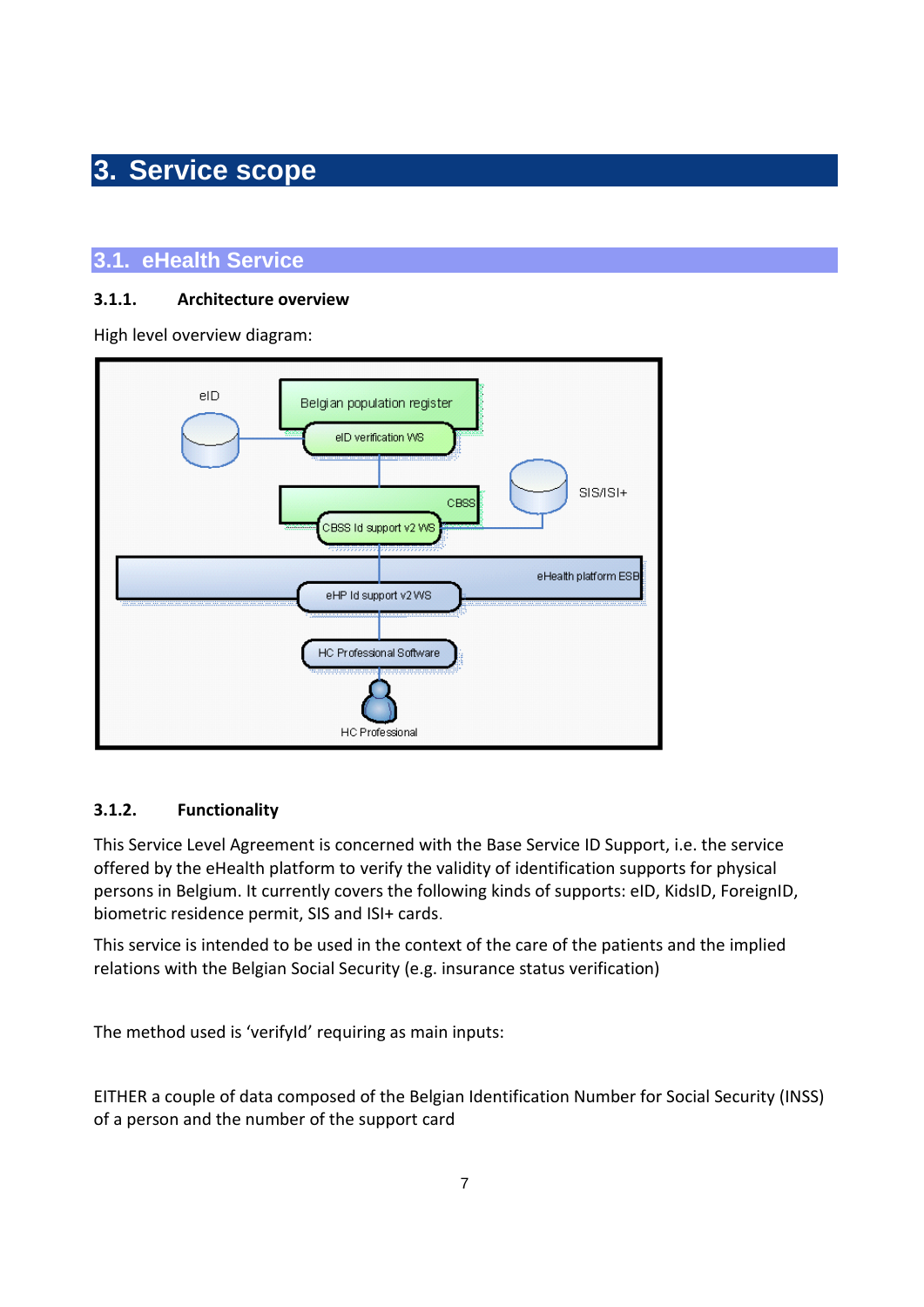OR a two-dimensional bar code figuring on the eID or ISI+ card. This bar code covers the Belgian INSS and the number of the support card.

The eHealth platform is NOT the authentic source for data related to citizen's identities thus the service is only in fact a "relay" service to the service provided for this purpose by the Crossroads Bank of Social Security. Indeed, the CBSS has a database of the issued cards SIS/ISI+ and provides a service to check the status of Belgian identity cards stored in the Belgian Population Register database.

### **3.2. Interdependencies**

The services covered by this Service Level Agreement are functionally dependent upon services offered by the CBSS.

The ID Support web service depends on the STS (Secure Token Service) eHealth base service to ensure that only authorised entities can have access to this service.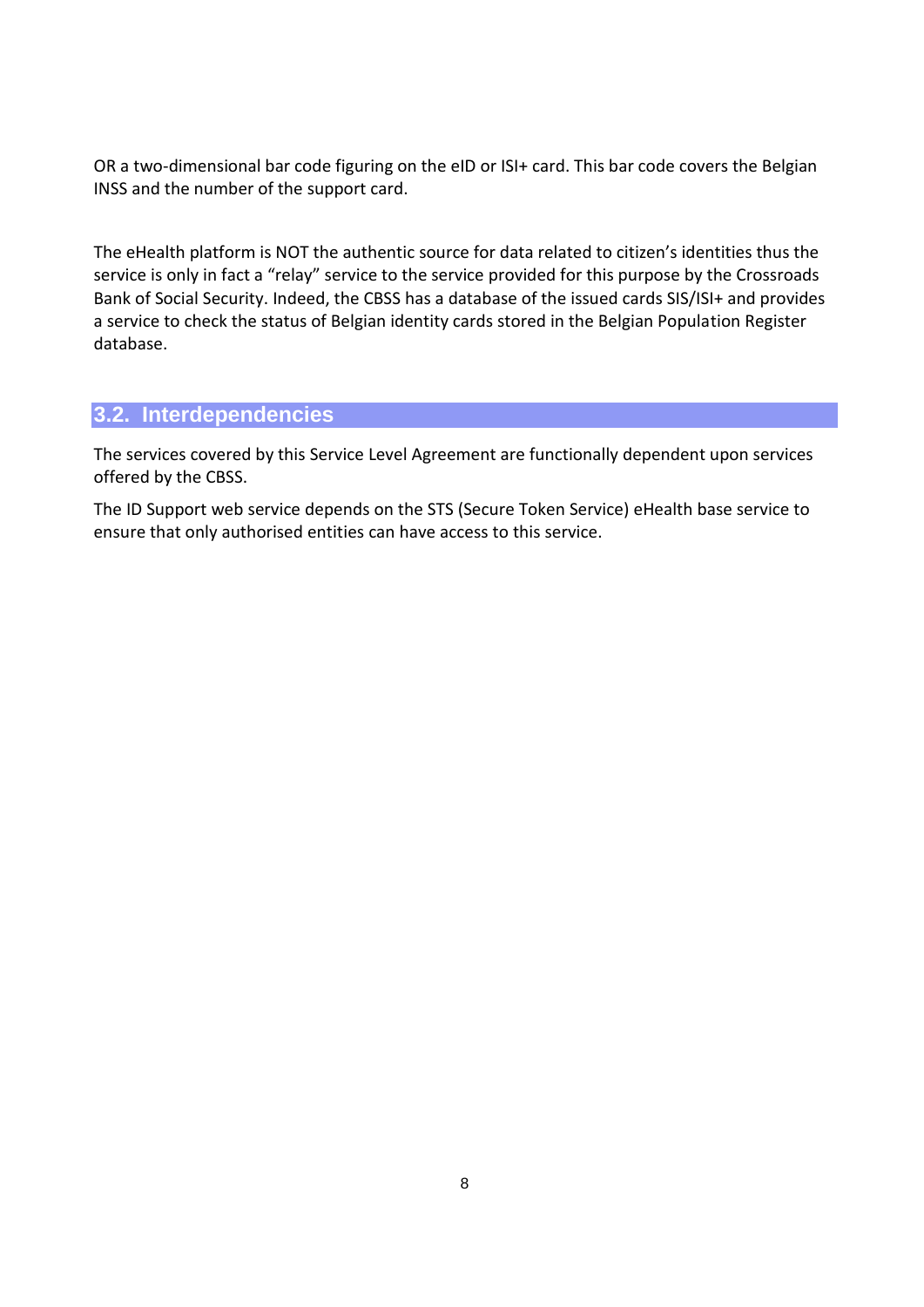# **4. List of Service Levels**

| <b>Service</b>              | <b>Measure of</b>                                        | <b>SLID</b>     | Limit          | <b>Committed</b> | <b>Target</b> | <b>Calculation</b><br>window |
|-----------------------------|----------------------------------------------------------|-----------------|----------------|------------------|---------------|------------------------------|
| ξİ<br>n<br>- 11 P<br>=<br>ø | Availability of the eHealth Web Service (not end-to-end) | IS <sub>1</sub> | successful hit | 99,50%           | 99,90%        | monthly                      |

*Table 1 :* List of key performance indicator (KPI)